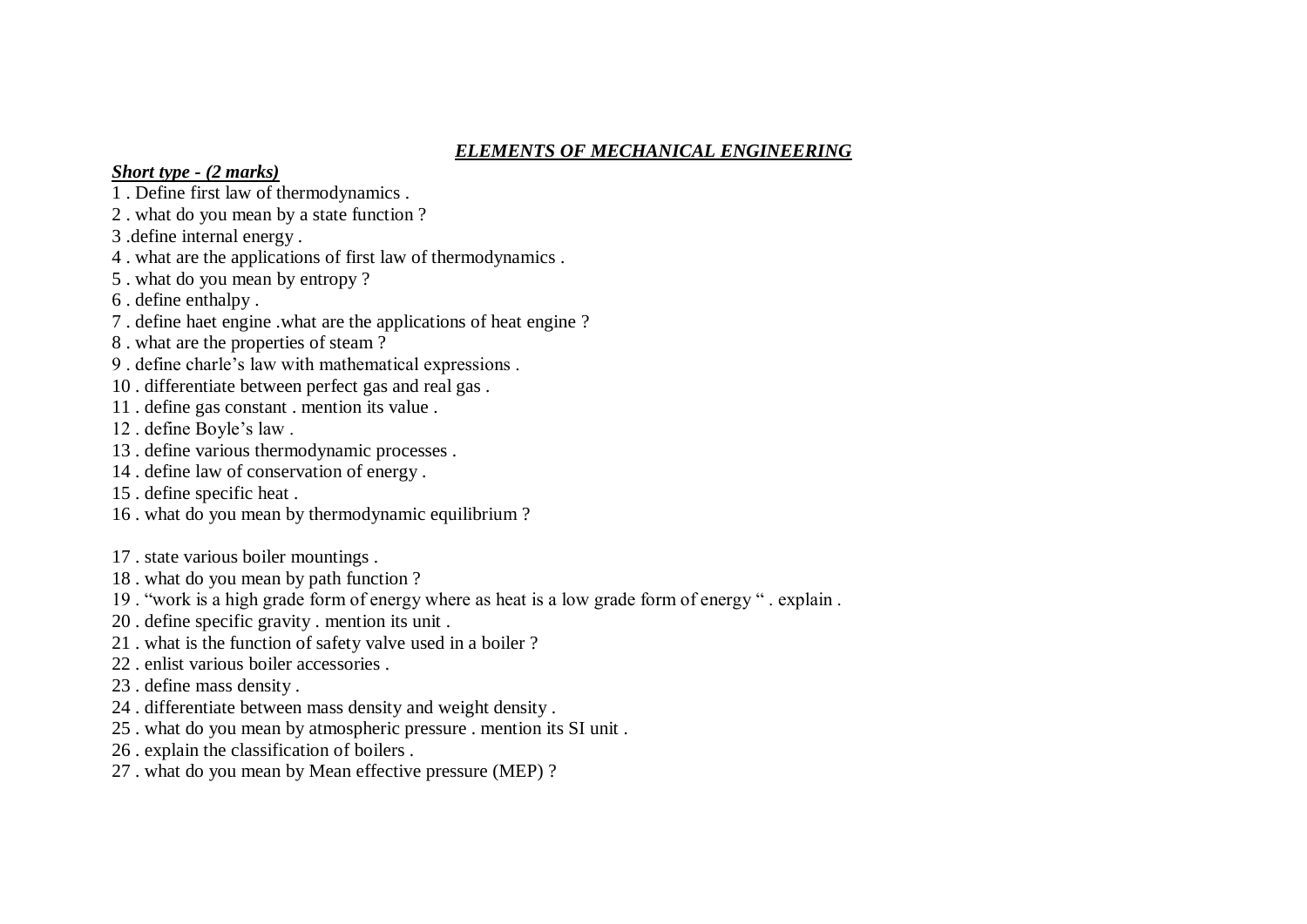- 28 . what do you mean by Bore and stroke length of An IC engine ?
- 29 . define clearance volume  $(V_c)$
- $30$ . define swept volume .(  $V_s$ )
- 31. Define vacuum pressure .
- 32. What do you mean by absolute pressure ?
- 33. Convert a force (In SI) of 1 Newton into its equivalent C.G.S unit .
- 34. Define pascal's law of hydrostatics .
- 35. What do you mean by kinetic head ?
- 36. What do you mean by hydraulic energy .
- 37. What do you mean by hydraulic lift ?
- 38. What do you mean by Octane number ?
- 39. What do you mean by cetane number ?
- 40. Differentiate between IHP & BHP .
- 41. Determine the work done in a Isothermal ( Constant temperature ) process .
- 42. Detremine the equation of  $1<sup>st</sup>$  law of thermodynamics in a isobaric process.
- 43. What do you mean by impulse turbine ? mention its examples .

## *LONG TYPE*

- $\overline{44}$ . derive an expression between specific heat at constant pressure (C<sub>p</sub>) and specific heat at constant volume (C<sub>V</sub>).
- 45 . explain dry , wet and superheated steam .
- 46. differentiate between four stroke petrol and four stroke diesel engine .
- 47 . what are the different types of boilers used in a steam power plant ?
- 48 . describe babcock and wilcox boiler with a neat sketch .
- 49. describe cochran boiler with a neat sketch
- 50. explain the working principle of simple steam engine .
- 51. differentiate between IP(indicated power ) and BP ( brake power) .